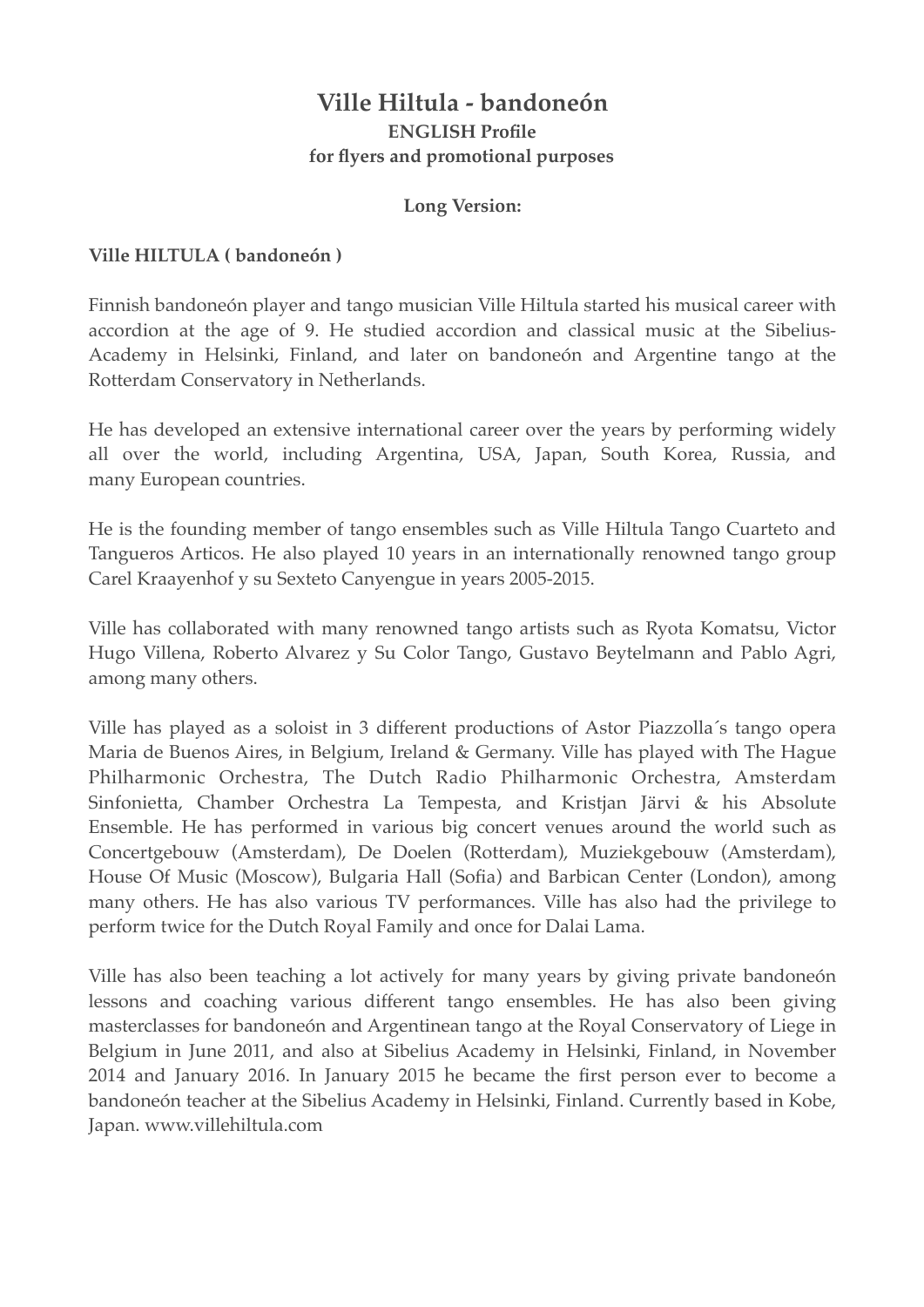# **Ville Hiltula - bandoneón ENGLISH Profile for flyers and promotional purposes**

#### **Short Version:**

### **Ville HILTULA ( bandoneón )**

Finnish bandoneón player and tango musician Ville Hiltula has developed an extensive international career over the years by performing widely all over the world, including Argentina, USA, Japan, South Korea, Russia, and many European countries.

He is the founding member of tango ensembles such as Ville Hiltula Tango Cuarteto and Tangueros Articos. He also played 10 years in an internationally renowned tango group Carel Kraayenhof y su Sexteto Canyengue in years 2005-2015.

In addition to performing with many prominent tango musicians such as Ryota Komatsu and Color Tango, he also performs as a soloist with renowned classical orchestras around the world, such as the Dutch Radio Philharmonic Orchestra. He has also had the privilege to perform twice for the Dutch Royal Family and once for Dalai Lama. Currently based in Kobe, Japan. www.villehiltula.com

# **JAPANESE Profile for flyers and promotional purposes**

### **Short Version:**

# ヴィッレ・ヒルトゥラ **Ville HILTULA (** バンドネオン **)**

ヴィッレ・ヒルトゥラは、フィンランド出身のバンドネオン奏者でありタンゴ音楽家。長 年にわたり、ヨーロッパ各国を始め、アルゼンチン、アメリカ、日本、韓国、ロシアなど 世界中で演奏活動を行い、広範囲かつ国際的なキャリアを築いてきた。

ヴィッレは、これまでに Ville Hiltula Tango Cuarteto や Tangueros Articos などといった タンゴ楽団を立ち上げたほか、世界的に知られたタンゴ楽団、Carel Kraayenhof y su Sexteto Canyengue の一員として、2005年から2015年までの10年間演奏活動を行 なった。

小松亮太やColor Tangoなど、多くの著名なタンゴ音楽家と共演しているほか、ソリスト としてオランダ放送フィルハーモニー管弦楽団など、世界中の名だたる楽団とも共演。テ レビ番組での演奏経験も多く、オランダのロイヤルファミリーやダライ・ラマに演奏する 栄誉を授かる。神戸在住。現在、日本を拠点に活動中。www.villehiltula.com